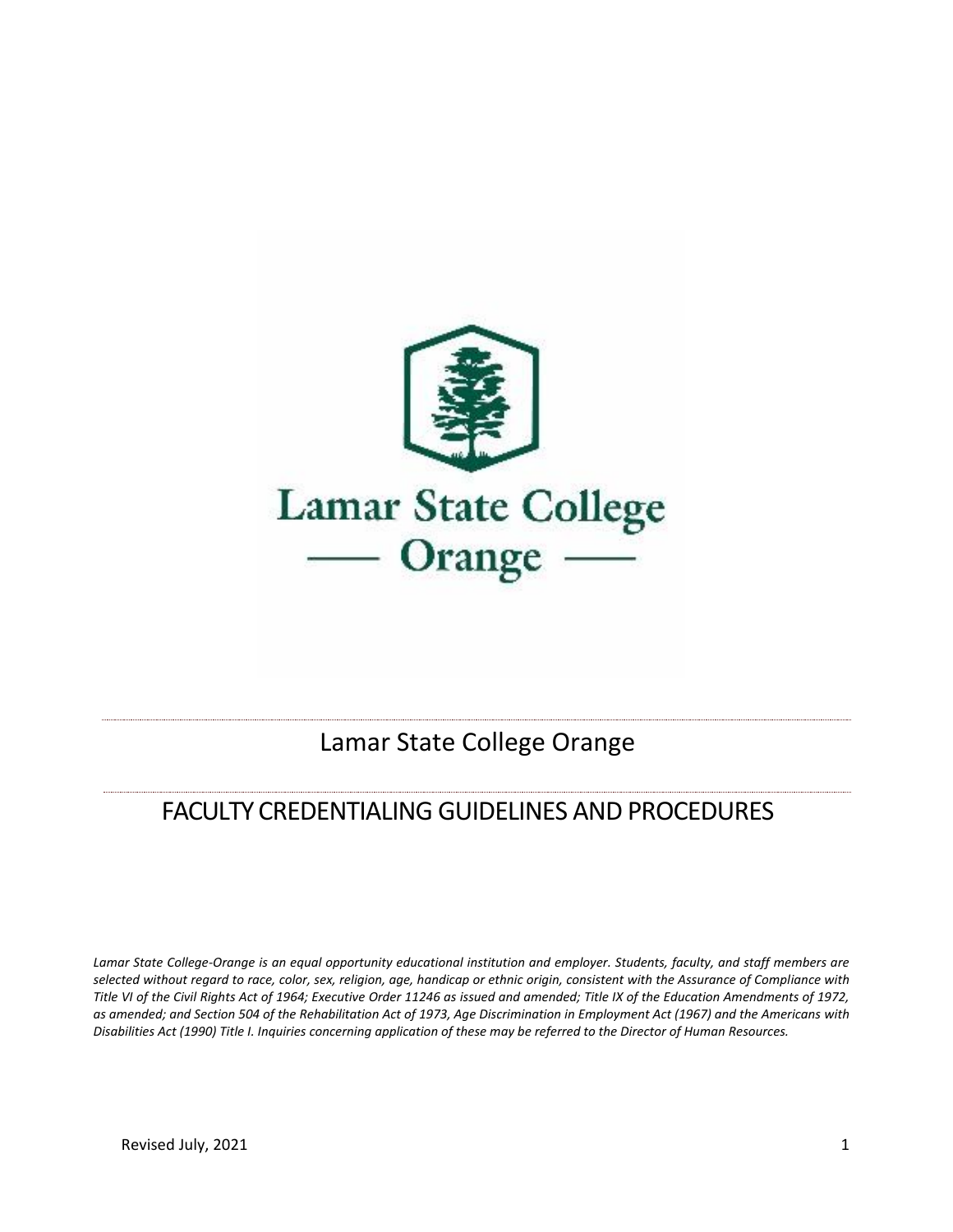### **TABLE OF CONTENTS**

| SOUTHERN ASSOCIATION OF COLLEGES AND SCHOOLS COMMISSION ON COLLEGES GUIDELINES ON |  |
|-----------------------------------------------------------------------------------|--|
|                                                                                   |  |
|                                                                                   |  |
|                                                                                   |  |
|                                                                                   |  |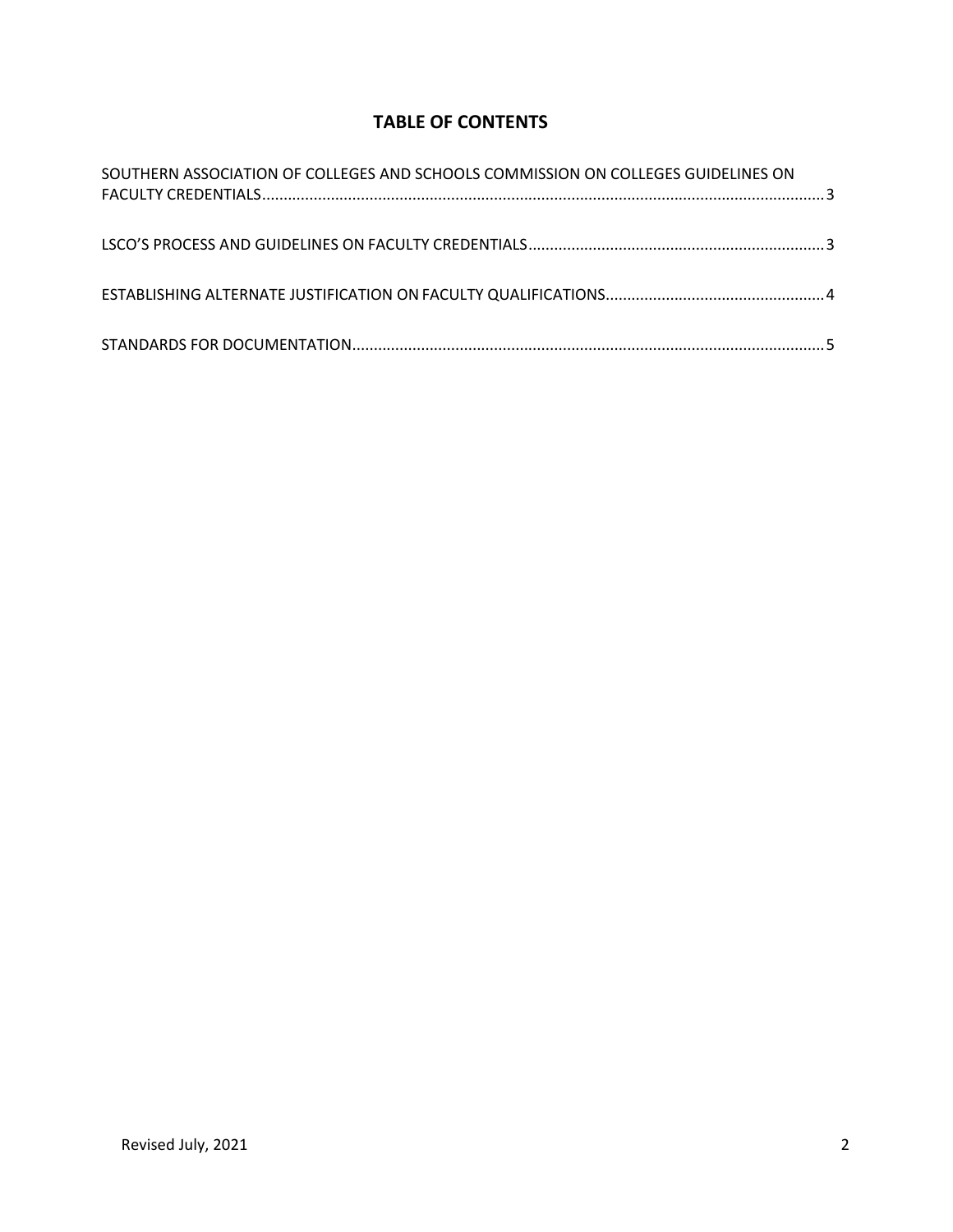#### <span id="page-2-0"></span>**SOUTHERN ASSOCIATION OF COLLEGES AND SCHOOLS COMMISSION ON COLLEGES GUIDELINES ON FACULTY CREDENTIALS**

The Southern Association of Colleges and Schools Commission on Colleges (SACSCOC) has published Commission Guidelines that is an advisory statement designed to assist institutions in fulfilling accreditation requirements. As such, guidelines describe recommended educational practices for documenting requirements of the Principles of Accreditation and are approved by the Executive Council. The guidelines are examples of commonly accepted practices that constitute compliance with the standard. Depending upon the nature and mission of the institution, however, other approaches may be more appropriate and also provide evidence of compliance. As published in the *Principles of Accreditation*, Core Requirement Section 6.2a Faculty qualifications reads as follows:

The institution employs qualified, effective faculty members that are essential to carrying out the mission and goals of the institution and ensuring the quality and integrity of its academic programs. When determining acceptable qualifications of its faculty, an institution gives primary consideration to the highest earned degree in the discipline. The institution also considers competence, effectiveness, and capacity, including, as appropriate, undergraduate and graduate degrees, related work experiences in the field, professional licensure and certifications, honors and awards, continuous documented excellence in teaching, or other demonstrated competencies and achievements that contribute to effective teaching and student learning outcomes. For all cases, the institution is responsible for justifying and documenting the qualifications of its faculty.

<span id="page-2-1"></span>When an institution defines faculty qualifications using faculty credentials, institutions should use the SACSCOC faculty credential guidelines published on the SACSCOC webpage under policies and publications: [https://sacscoc.org/app/uploads/2019/07/faculty-credentials.pdf.](https://sacscoc.org/app/uploads/2019/07/faculty-credentials.pdf)

#### **LSCO'S PROCESS AND GUIDELINES ON FACULTY CREDENTIALS**

Lamar State College Orange (LSCO) adheresto SACSCOC Comprehensive Standard 6.2.a published in the *Principles of Accreditation* by employing competent faculty members qualified to accomplish the mission and goals of the College. LSCOdetermines and defines faculty qualifications through an internal process that uses guidelines based on the type of course the faculty member teaches. All faculty are qualified using the following minimum criteria:

- 1. To teach **transfer courses(UT)**, a faculty membermust:
	- Hold a master's degree or higher in the teachingdiscipline;
	- **OR:** Hold a master's degree in any discipline, with 18 graduate hours in the teaching discipline.
- 2. To teach **non-transfer physical education activity/kinesiology courses (UN [Activity])**, a faculty member must:
	- Hold a master's degree or higher in the teaching discipline;
	- **OR:** Hold a master's degree in any discipline, with 18 graduate hours in the teaching discipline;
	- **OR:** Hold a bachelor's degree in physical education or kinesiology. **(NOTE: Any number in the ranges 1100-1150 and 2100-2150 may be used for physical education activity courses, as opposed to theory/classroom courses, as defined by the Academic Course Guide Manual.)**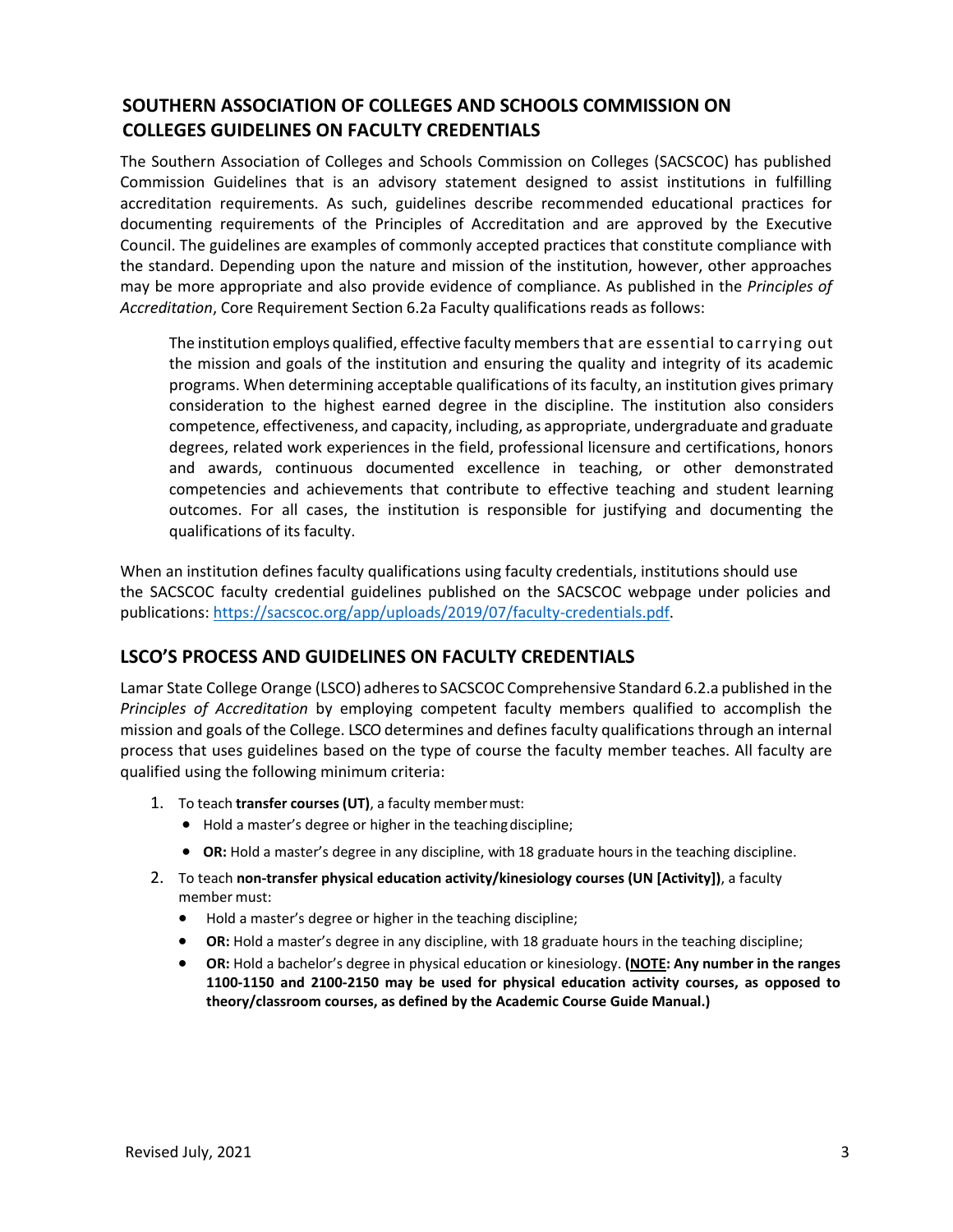- 3. To teach **developmental mathematics courses, (D)**, a faculty membermust:
	- Hold a master's degree or higher in the mathematics;
	- **OR:** Hold a master's degree in any discipline, with 18 graduate hours in mathematics
	- **OR**: Hold a bachelor's degree in mathematics;
	- **OR:** Hold a bachelor's degree in any discipline, with 24 undergraduate and/or graduate hours in mathematics;
	- **OR:** Hold a bachelor's degree in any discipline with current Texas Education Agency (TEA) Secondary Certificate with 12 undergraduate hours in mathematics.
- 4. To teach **developmental reading and writing(D)**, a faculty membermust:
	- Hold a master's degree or higher in reading, writing orEnglish;
	- **OR:** Hold a master's degree in any discipline, with 18 graduate hours in reading, writing or English;
	- **OR**: Hold a bachelor's degree in reading, writing or English;
	- **OR:** Hold a bachelor's degree in any discipline, with 24 undergraduate and/or graduate hours in reading, writing or English;
	- **OR:** Hold a Bachelor's degree in any discipline with current Texas Education Agency (TEA) Secondary Certificate with 12 undergraduate hoursin reading, writing or English**.**
- 5. To teach **workforce associate degree non-transfer courses (UN [AAS])**, a faculty membermust:
	- Hold a master's degree or higher in the teachingdiscipline;
	- **OR:** Hold a master's degree in any discipline, with 18 graduate hoursin the teaching discipline;
	- **OR:** Hold a bachelor's degree in the teaching discipline;
	- **OR:** Hold a bachelor's degree in any discipline, with 12 undergraduate hoursin the teaching discipline or related field;
- 6. **OR:** Hold an associate's degree in the teaching discipline PLUS have 3 years of relevant full-time work experience.
- 7. To teach **workforce certificate only courses (UN [CERT]),** not intended for transfer, a faculty member must:
	- Hold a master's degree or higher in the teachingdiscipline;
	- **OR:** Hold a master's degree in any discipline, with 18 graduate hours in the teaching discipline;
	- **OR:** Hold a bachelor's degree in the teaching discipline;
	- **OR:** Hold a bachelor's degree in any discipline, with 12 undergraduate and/or graduate hours in the teaching discipline or related field;
	- **OR:** Hold an associate's degree in the teaching discipline **PLUS** have 3 years of relevant full-time work experience;
	- **OR:** Hold a certificate in the teaching discipline **PLUS** have 3 years of relevant full-time work experience.
- 8. To teach **associate degree nursing courses**, a facultymember must:
	- Hold a master's degree or higher in nursing, preferably in nursing;
	- **OR:** If master's degree is in any discipline other than nursing, hold a bachelor's degree in nursing with at least six (6) graduate semester hours in nursing **PLUS** be a Registered Nurse (RN) in Texas.

#### <span id="page-3-0"></span>**ESTABLISHING ALTERNATE JUSTIFICATION ON FACULTY QUALIFICATIONS**

If a faculty member does not possess the academic credentials as outlined above and presented in the "LSCO Faculty Credential Evaluation Summary" form, a "LSCO Faculty Credential Justification of Qualifications" form must be completed by immediate supervisor, signed by the VP of Instruction, and submitted to the Human Resource (HR) department.

The "LSCO Faculty Credential Justification of Qualifications" form outlines the relevant justification(s)

Revised July, 2021 4